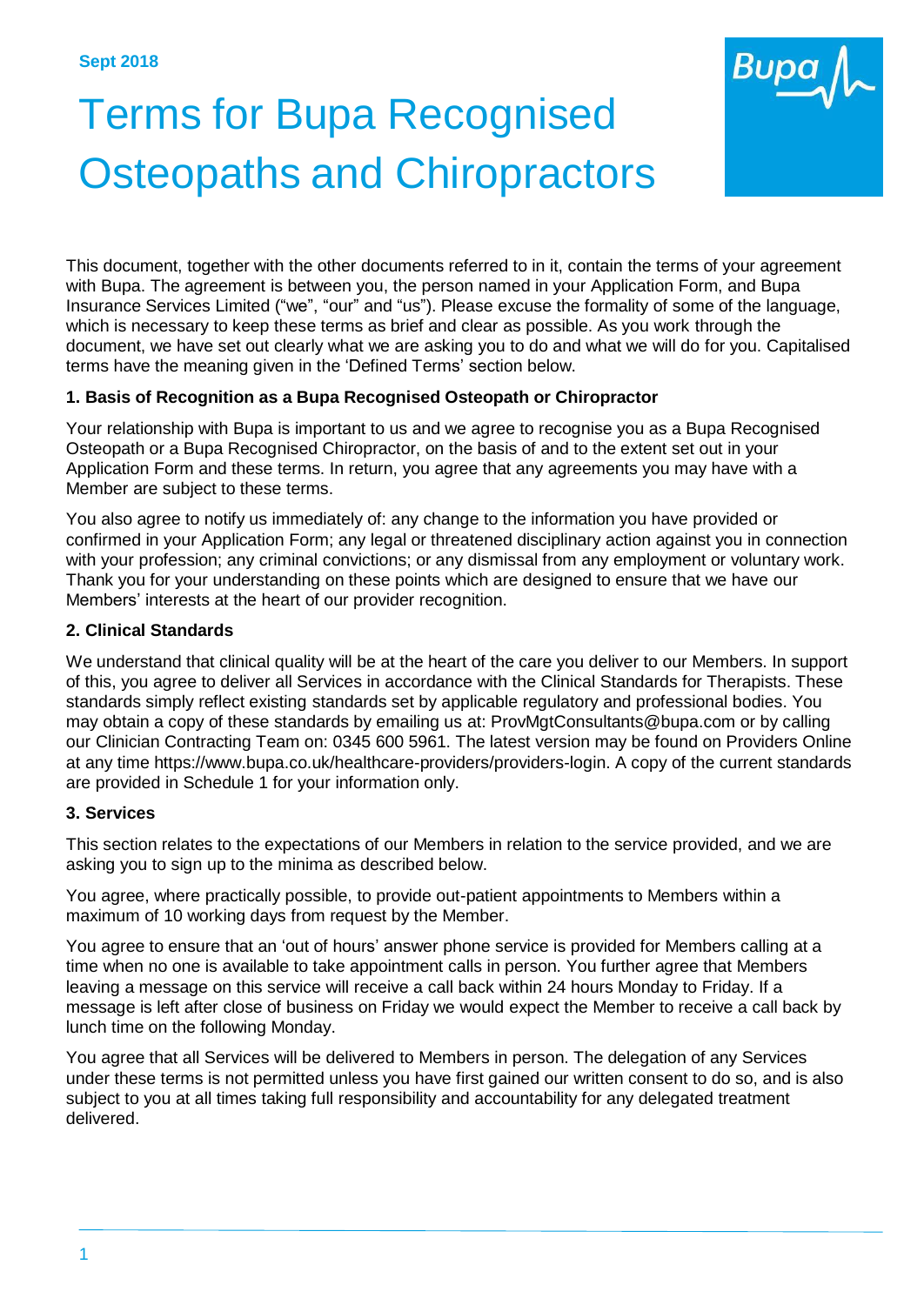You agree to deliver the Services in Sessions. A 'Session' means a period of continuous treatment for a minimum of 45 minutes for an initial and 30 minutes for a follow on. A 'Session' shall also include any assessment required, and the provision of any information to us, including medical reports that we may reasonably request in order to take a decision on the Member's future eligibility (the type of information will be discussed with you at the time). Treatment that extends beyond the minimum time will be at the discretion of the clinician and will not incur any additional costs above those included in your agreement

Bupa may in the future introduce new networks to support Bupa products and services. The terms for recognition within these networks will be governed by the network criteria at the time. This agreement does not guarantee recognition within any such networks.

# **4. Referrals**

You agree to deliver the Services to Members in a Suitable Setting and to ensure that any referrals or recommendations to other service providers, which must be made in agreement with the Member's GP, are made to Bupa recognised providers and facilities covered by the Member's policy. Exception to this will need to be agreed with Bupa in advance. If in your judgment no appropriate Bupa Recognised provider is available, please contact the Provider Service Centre on 03457 55 33 33 for advice on alternatives.

Where a provider who is not part of Bupa's recognised networks is recommended to a Member (or a Member is referred to such provider via their GP), you agree to ensure that the Member is aware that the cost of the services may not be covered by Bupa. Please note that where non-recognised providers are frequently recommended by you to Members (or Members are frequently referred to such providers via their GPs), we will review this with you in order to understand the reason(s) and to take any appropriate action.

Where, in your judgement, out-patient Osteopathy or Chiropractic treatment will not be effective in treating the Member's symptoms, and you believe that surgery may be required, then Members shall be referred back to their GP for an open referral and onward referral to a Bupa Recognised consultants (where clinically appropriate).

# **5. Charging Members Personally**

Unexpected bills are a major cause of complaints from Members so we have set out below how charging needs to operate.

It is a condition of your Bupa recognition and this agreement that you will not invoice or bill Members personally for any Services covered by their policies except for the Member's excess on their policy with us, and/or services which are not covered by the Member's policy. You agree to charge Members in accordance with the fees in Section 6 below, for which we will reimburse you in accordance with these terms. We will inform you of any amounts for which Members are personally liable (including excesses) in respect of your invoices in a statement you receive when we make a payment to you.

Where the Member is to be charged personally for treatments not covered by their policy, you agree that, in advance of that treatment, you will have: (1) informed the Member that they are responsible for any treatment not covered by us; and (2) informed the Member of the likely cost of the treatment; and (3) obtained the Member's consent to pay personally for those costs we do not cover.

# **6. Fees**

We will only pay fees for Eligible Treatment. Fees shall be as set out in your Application Form or as otherwise agreed with us. You must always use the following codes when invoicing us:

| <b>Procedure - Osteopath</b>     | Code  |
|----------------------------------|-------|
| Initial                          | AA525 |
| Follow up                        | AA526 |
| <b>Procedure - Chiropractors</b> |       |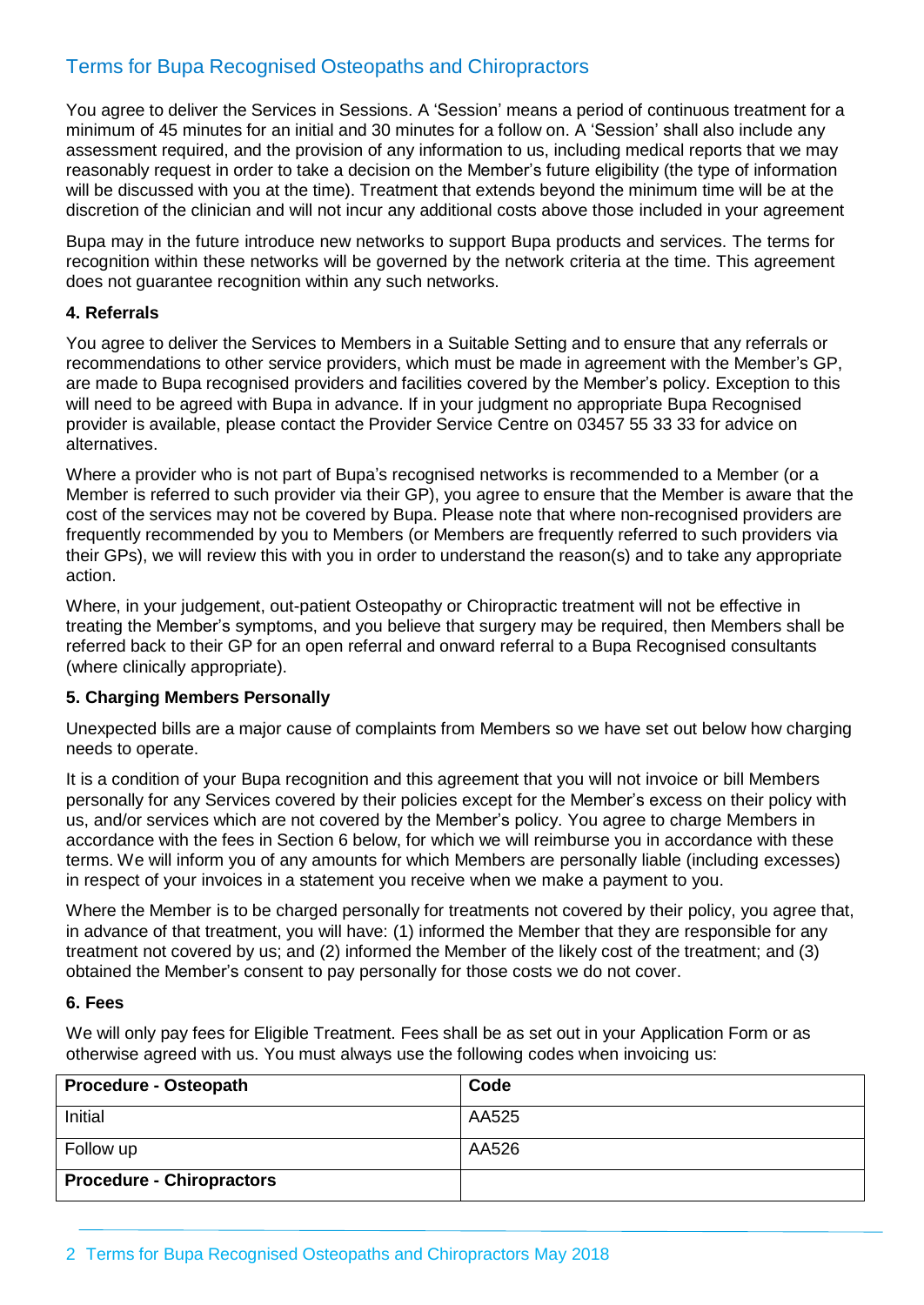| Initial   | AA527 |
|-----------|-------|
| Follow up | AA528 |

We agree to reimburse you for up to any 6 Sessions in total with a Member. You should note that, as referred to above, we will only pay fees for Eligible Treatment. We would therefore strongly recommend that you request any Member to obtain a Pre-authorisation from Bupa, and ask them for their Bupa preauthorisation number, prior to providing treatment.

If you wish to deliver more than 6 Sessions to a Member, you agree that, prior to delivering any additional Sessions, you will contact our Therapies Management Team 08456 00 76 63 (Lines are open 9am to 5pm, Monday to Friday), provide them with your assessment of the Member's condition together with a clear treatment plan (this may be provided either by you or the Member), and obtain confirmation from us of the number of additional Sessions we will fund. Where you then wish to deliver additional Sessions beyond those we have confirmed we will fund, you agree to repeat this process. You agree to follow the process in Clause 5 above before charging any Members personally for additional Sessions.

Any increases in fees will be notified to you. This may follow a market review by us. The factors that will be considered when undertaking a market review will include changes in treatment practice, customer feedback and changes in the economic environment.

Fees are all inclusive (including VAT) and represent full payment from us to you.

# **7. Invoicing Us**

We would like to pay your invoices promptly and the paragraphs below set out how this will work. We have designed a simple online process for you.

You agree to invoice us only for Eligible Treatment, carried out by you. Invoices must be submitted to us via Providers Online, https:/[/www.bupa.co.uk/healthcare-providers/provider-login](http://www.bupa.co.uk/healthcare-providers/provider-login). It is important that you submit invoices promptly as invoices submitted after a period of 6 (six) months from date of the treatment may be rejected at our sole discretion, in which case you agree not to contact the Member for payment.

Invoices must include the following information: date of invoice; date of treatment; the Member's name, date of birth, postcode and Bupa registration number; the name of the referring GP; the applicable ICD disease and injury code (currently based on ICD9 as modified by Bupa and we shall notify you if this changes); the appropriate code set out in Clause 6; and your fee. Where a diagnosis alters following an initial assessment or at any other time, you agree to revise any future invoices to include the revised ICD code.

Invoices for treatment of Members belonging to Bupa schemes outside of the United Kingdom should be submitted to the relevant non-UK scheme operator directly. If this changes, we will notify you in writing or by email.

Please note that on occasion Bupa agrees fees with recognised facilities (whether hospitals, clinics or laboratories) that include fees for pathology, radiology and histopathology services. Where such arrangements are in place, Bupa (or the relevant Member) is not liable to reimburse you for these services as they are provided and paid for under that contract with the recognised facility. You must contact the facility directly for reimbursement of your fees for these services. If you are in any doubt whether such arrangements are in place, please contact us and we will advise you if this is the case.

# **8. Payment of Your Invoices**

We will pay invoices submitted in accordance with this agreement directly by BACS to the bank account you have nominated to us in your Application Form for that purpose no later than 7 days following the invoice being cleared by us for payment. We may occasionally and in exceptional circumstances agree to pay you by cheque.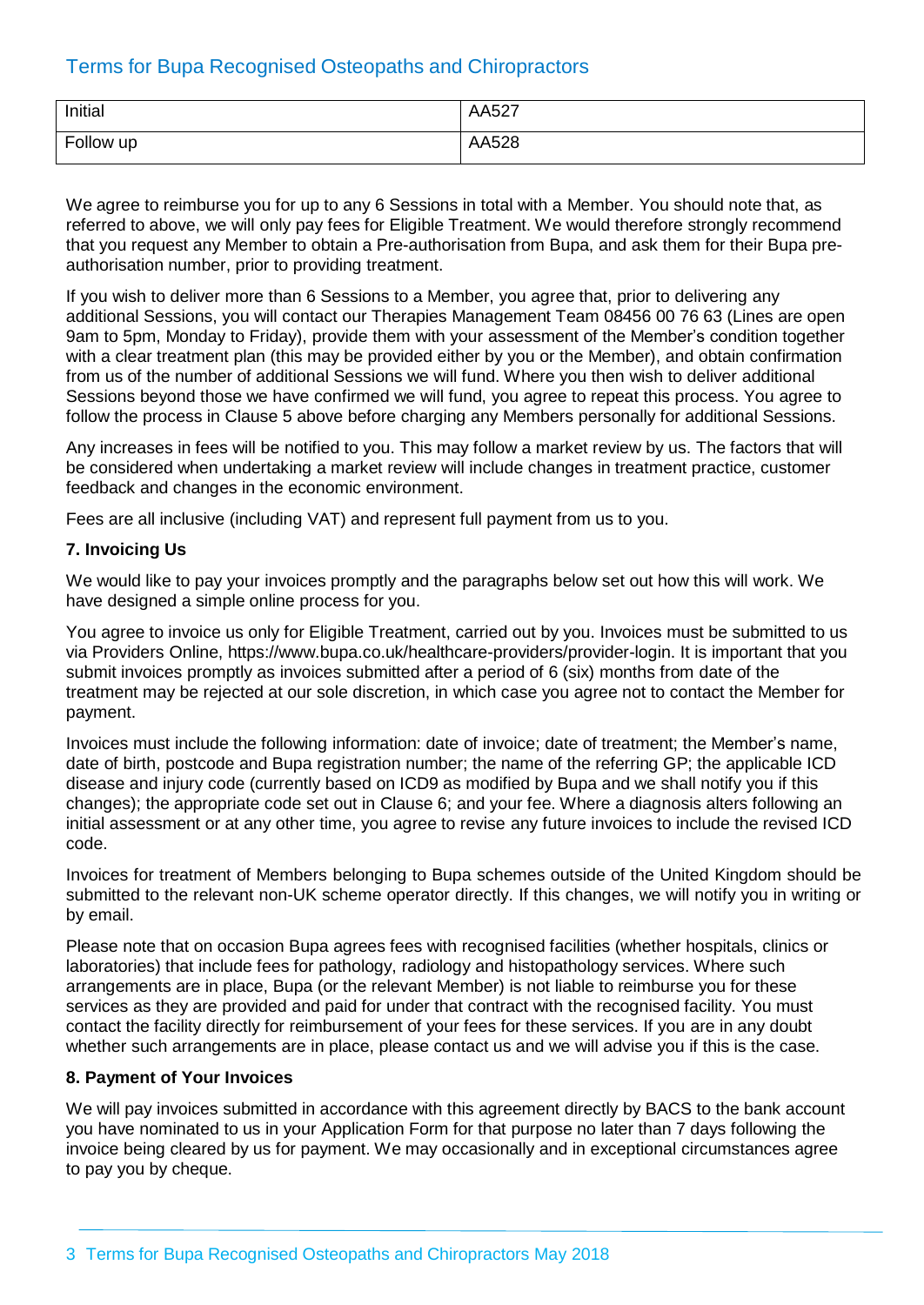In exceptional circumstances you may need to contact us in relation to unpaid invoiced payments. We ask that you do not follow up invoices until 45 days from invoice date in order to allow time for claim processing to complete. In the meantime, the status of payments may be checked on Providers Online. Occasionally we may overpay an invoice in error. Where you are overpaid, we will be entitled to set off overpayments to you against other amounts payable to you.

We may also, on reasonable notice, conduct an audit of your underlying billing or clinical data to confirm the appropriateness of decisions made, charges billed and/or paid, and/or compliance with these terms. You agree to assist us on reasonable request in these audit activities, including providing relevant financial records and medical notes (where patient consent permits).

# **9. Financial Standards**

All services must be provided in accordance with the Financial Standards published on Providers Online https:/[/www.bupa.co.uk/healthcare0providers/provider-log-in.](http://www.bupa.co.uk/healthcare0providers/provider-log-in) You may obtain a copy of this document by emailing us at: [ProvMgtConsultants@bupa.com](mailto:ProvMgtConsultants@bupa.com) or by calling our Clinician Contracting Team on: 0345 600 5961. A copy of the current standards is provided in Schedule 2 for your information only. Please note failure to follow these financial standards may lead to the suspension or termination of your Bupa recognition and recovery of amounts overpaid. This scenario is rare and we hope will not be applicable to our relationship with you.

# **10. Information Provision**

We would like to promote your practice on our websites. You therefore agree that the following information can be listed on our websites: your name and qualifications; the type of treatment you deliver; the facilities where you practice (private and NHS); and your professional contact details, such as practice address, professional telephone number, professional email address and/or website.

You agree that you will on request by us (not more than twice a year) provide us with the following data. This will be submitted to us using an online format to be notified to you and shall include the following information:

- the average wait time between referral and appointment for Members for the last 6 months;
- details of actions taken in response to patient feedback which you receive directly and from us;
- the average number of sessions required to complete a single course of treatment for any one Member
- the % of referrals to you from GPs over the past 6 months;
- the % of referrals to you from private consultants over the past 6 months;
- the % of Members referred back to a GP or consultant for onward referral to another clinical specialist over the past 6 months; and
- the number of total patient complaints in the last 6 months (total patient complaints not just Member complaints).

# **11. Ending Your Recognition**

This section of the document addresses scenarios which are infrequent and which we hope will not be applicable to our relationship with you.

You may end your Bupa recognition at any time by notifying us in writing on 30 days' notice that you no longer wish to be recognised by Bupa. Where we feel that there are issues of safety regarding the treatment of Members, indications of fraud, or failure to adhere to any contract terms, we may end your Bupa recognition immediately on the provision of notice, or suspend it, or apply additional conditions if we feel appropriate. In any other case we shall provide 30 days notice of any change to, or the end of, recognition (which may be given at our discretion). Please note that when your status as a Bupa Recognised Osteopath or Chiropractor ends, or is suspended, you will cease to be eligible for funding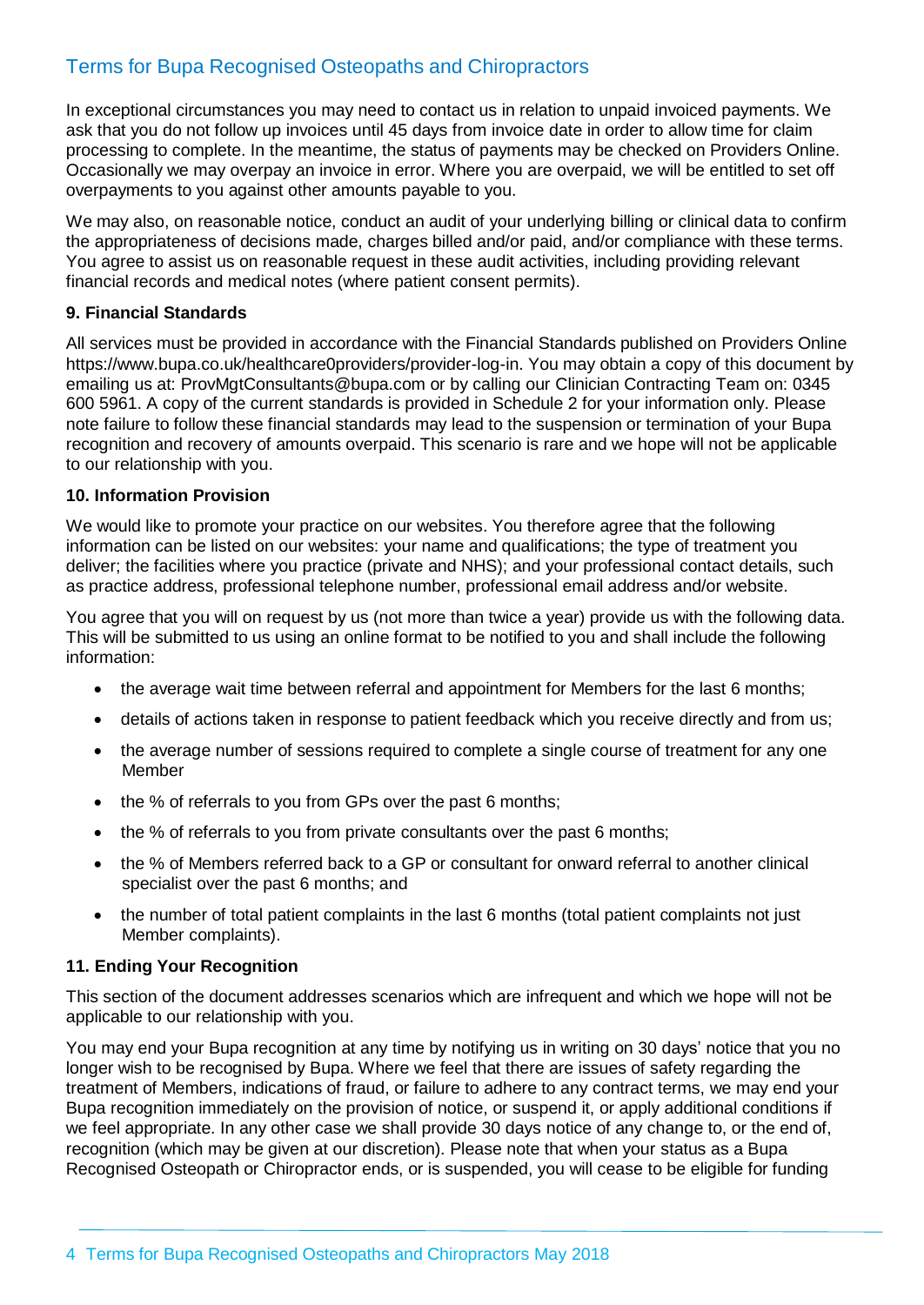from us for any treatment of Members. From the date that your Bupa recognition ends, this agreement will also terminate.

If a Member is receiving treatment on the date this agreement ends or is suspended, you agree you will, at our election, either: (1) continue to provide such treatment as is in the best interests of the Member, until the earlier of completion of the Member's treatment (which shall be up to 3 months of treatment or longer if required by the Member) or the Member's safe transfer to another Bupa recognised provider of their choice; or (2) notify us and stop treating the Member immediately and arrange the safe transfer of the Member to another suitable Bupa recognised provider of their choice. If the former, you shall be entitled to invoice us for that treatment on the basis of these terms.

# **12. Insurance**

You agree to hold professional indemnity insurance from an established organisation for an amount as required by Bupa from time to time. The amount will be in line with the figure required by your Relevant Regulatory or Representative Body.

As at May 2012 it is a minimum of £5,000,000 per annum for Osteopaths and £5,000,000 per annum for Chiropractors.

We will notify you if this changes.

#### **13. Data Protection**

You must comply with all applicable obligations in respect of any Personal Data relating to a Member ("**Member Data**") imposed by, or made under, Data Protection Law, for so long as you process any such Member Data.

From time to time we may ask you to disclose Member Data to us to exercise our rights under this agreement and so we can manage claims made by Members and administer our schemes.

If you believe, acting reasonably, that disclosing Member Data to us would result in a breach of Data Protection Law, you should:

- (a) notify us of this fact as soon as reasonably practicable, in no event later than 7 days, giving details of the reason(s) why you believe a disclosure would cause you to be in breach of Data Protection Law; and
- (b) use all reasonable endeavours, having regard to the purpose of any request for Member Data, to give us sufficient information to achieve that purpose, including (but not limited) to taking measures to obtain Member's consent where required, redacting Member Data to the minimum extent possible to achieve compliance with the Data Protection Law to facilitate the request made by us and/or providing alternative or additional information suited to achieving the purpose).

For the purposes of this paragraph 13 you must ensure that you have a lawful basis for disclosing any Member Data to us in accordance with Data Protection Law.

#### **14. Disputes**

Very occasionally, disagreements can occur. The process for resolution is covered here.

If there is any disagreement between us, in the first instance, you agree to discuss the dispute with the Bupa Clinician Contracting Team on 0345 600 5961 or to raise your concerns by sending an email t[o](mailto:ProvMgtConsultants@bupa.com) [ProvMgtConsultants@bupa.com.](mailto:ProvMgtConsultants@bupa.com)

If you are unable to resolve your dispute within 10 business days of it being referred to the Bupa Clinician Contracting Team, you may refer it to the Head of Healthcare Partnerships so that (s)he may address the dispute directly or through another authorised Bupa colleague.

#### **15. General**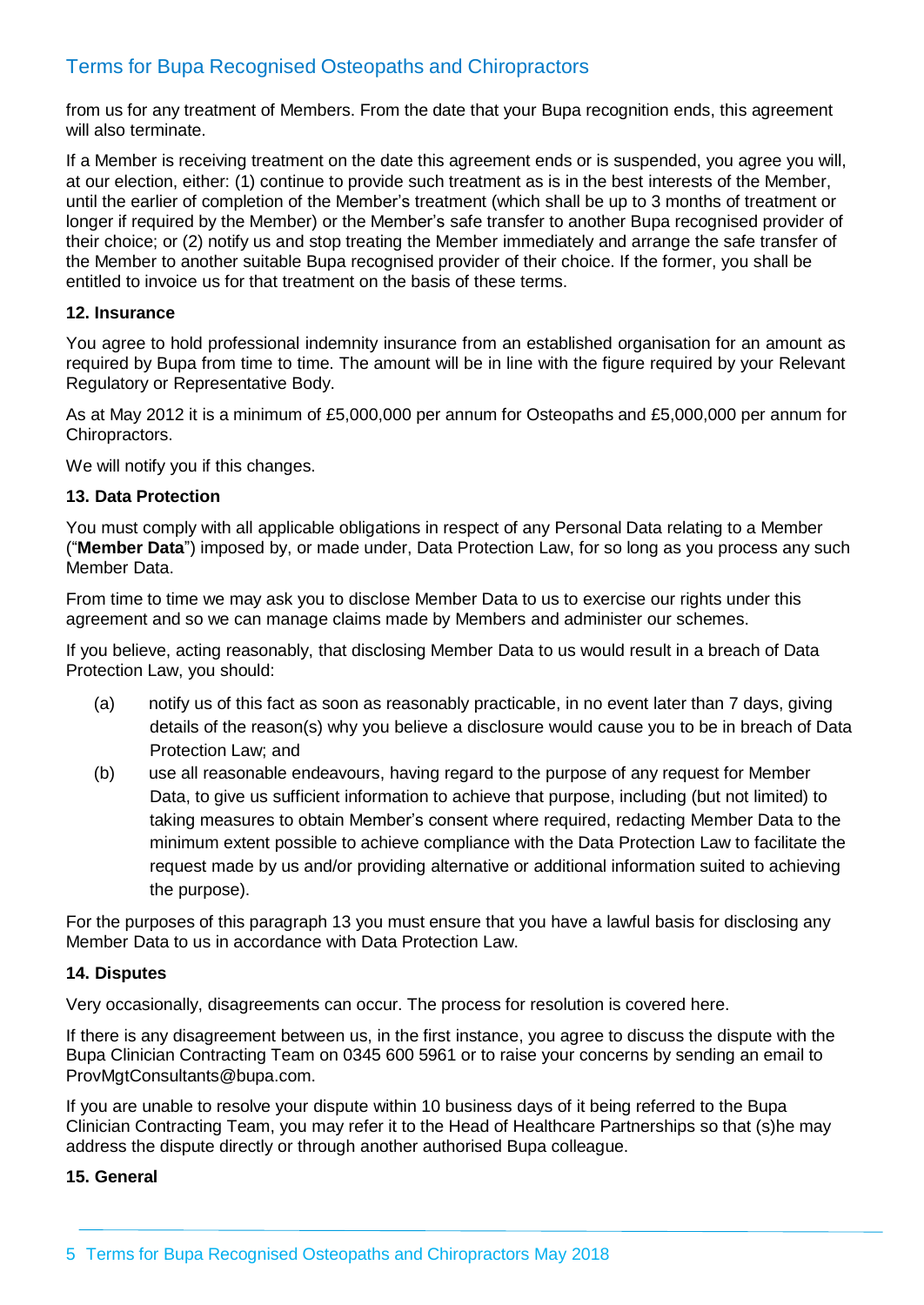The provisions of Clause 2 (Clinical Standards for Therapists), Clause 3 (Services), Clause 9 (Financial Standards) and Clause 10 (Information Provision) may need to evolve over time to reflect Bupa's changing customer proposition. We do therefore reserve the right to make changes to these clauses on written notice to you at the last address you have provided to us for communication. The changes will take effect 30 days after the date on which we post the details of any change to you. If you feel that you are unable to accept these changes, then you may exercise your right of termination under Clause 11. Please note that these terms are governed by English law and represent the whole and only agreement between us relating to the subject matter of these terms, and supersede and extinguish any prior agreement between us (including any previous terms under which you may have received Bupa recognition).

# **16. Providers Online**

If you complete the account registration as a 'Super User' for external access to a Bupa provider record using the Providers Online facility, you are fully accountable for the security of your username and password, and those of any 'Delegate User' accounts you assign. You are responsible for any Super User or Delegate User activity that occurs under the account, and it is your responsibility to ensure any Delegate Users who no longer work for you are immediately removed from the user list. You must also inform Bupa of any suspected or actual occurrences of inappropriate use or unauthorised access to your Providers Online account. It is important you are aware Bupa cannot accept liability for any financial loss or damage arising from a failure to comply with these terms.

As the Super User of this account you will be able to: create an invoice; find invoices; pre-authorisations and statements; update your contact details; view and update bank details and view the other users for this account. If you would like to give members of your team access to your account you can add them as Delegate Users and you can administer the access they have.

# **Defined Terms**

**"Application Form"** means the document attached to these terms containing your personal details and your application for Bupa recognition, including any addendum.

**"Best Practice"** means using standards, practices, methods and procedures conforming to the law and exercising that degree of skill, care, diligence, prudence and foresight which would reasonably and ordinarily be expected from a skilled, efficient and experienced services provider providing clinical services the same or similar to those provided to Members.

In support of this, where available you agree to provide all treatment in accordance with the evidence based Bupa published care pathways provided to you at the time of treatment.

**"Bupa Recognised Chiropractor"** or **"Bupa Recognised Osteopath"** (as relevant) refers to the professional details supplied to us in section 2 and means a therapist recognised by Bupa to deliver services to Members on the terms of this agreement and "Bupa recognition" shall be construed accordingly.

**"Bupa Group"** means Bupa Insurance Services Limited, its subsidiaries and subsidiary undertakings, any holding company of Bupa Insurance Services Limited and all other subsidiaries and subsidiary undertakings of any such holding company from time to time.

**"Clinical Standards for Therapists"** mean the clinical standards for therapists we publish on Providers Online https:/[/www.bupa.co.uk/healthcare-providers/providers-login.](http://www.bupa.co.uk/healthcare-providers/providers-login) We will notify you of any changes to these standards on 30 days written notice to the email address you gave us in your Application Form. The changes will take effect 30 days after the date on which we send the details of the changes to you.

**"Data Protection Law"** means the following legislation to the extent applicable from time to time: (a) national laws implementing the Data Protection Directive (95/46/EC) and the Directive on Privacy and Electronic Communications (2002/58/EC); (b) the General Data Protection Regulation (2016/679) and any national law issued under that Regulation; and (c) any other similar national privacy law.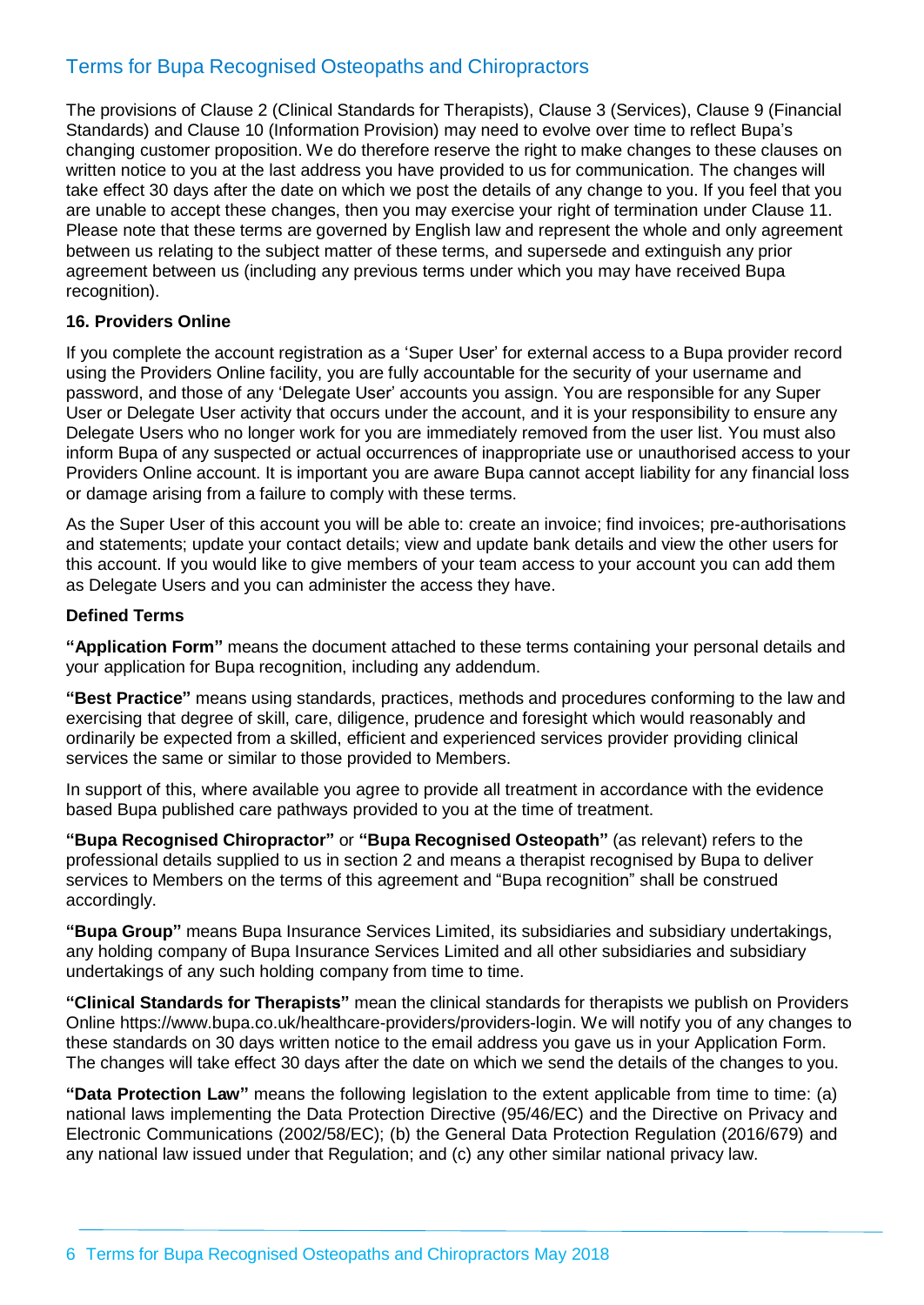**"Eligible Treatment"** means treatment delivered to Members that is: (1) covered by the Member's policy; (2) delivered by a provider recognised by us for that treatment; and (3) delivered at a facility recognised by us for that treatment.

**"Financial Standards"** mean the standards we publish on Providers Online. We will notify you of any changes to these standards on 30 days written notice to the email address you gave us in your Application Form. The changes will take effect 30 days after the date on which we send the details of the changes to you.

**"Member"** means an individual covered by a health insurance contract underwritten by a member of the Bupa Group; an individual who is a beneficiary under a Bupa health trust arrangement; an individual who is a beneficiary of a scheme administered by a member of the Bupa Group; or an individual who benefits under a rehabilitation arrangement with Bupa.

**"Chiropractic"** means the chiropractic services for which we have agreed to recognise you in your Application Form.

**"Osteopathy"** means the osteopathy services for which we have agreed to recognise you as set out in your Application Form.

**"Relevant Regulatory or Representative Body"** means the appropriate regulatory body or representative body with responsibility for Osteopaths (currently The General Osteopathic Council) and Chiropractors (currently The General Chiropractic Council).

**"Services"** means either Chiropractic or Osteopathy, as applicable.

**"Session"** means a period of continuous treatment. An initial for a minimum of 45 minutes and a follow on minimum of 30 minutes (there is no maximum time, this will be at the discretion of the clinician and funding will not exceed the rate agreed in your contract). A 'Session' shall include any assessment required, and the provision of information to us at 6 sessions in order to take a decision on the Member's future eligibility (the type of information will be discussed with you at the time).

**"Suitable Setting"** means a professional and appropriate clinical setting and location. The setting must be appropriate to any special needs of the Member. Toilet facilities should also be available to Members. Routine risk assessments should be carried out to ensure that Members are not exposed to any risk to their health and safety whilst having treatment.

**"we"**, **"our"**, or **"us"** mean Bupa Insurance Services Limited.

**"you"** or **"your"** mean the person named in the Application Form above.

# **Schedule 1**

# **Clinical Standards for Therapists**

#### A. General Standards

In this section we set out a number of requirements which reflect customer expectations i.e. the quality of care you might expect as a customer of Bupa.

You agree that you will only treat Members for services and treatments for which: (1) you are registered with your Relevant Regulatory or Representative Body; (2) we have agreed to recognise you in your Application Form; and (3) you can provide, if requested, evidence of adequate training and ongoing practice and experience. If you wish to extend your recognition to include a procedure not listed in your Application Form, please contact the Bupa Clinician Contracting Team on 03456 00 54 22 to discuss this request.

You agree to ensure that all treatment of Members is in accordance with Best Practice in the UK and will In support of this, where available you agree to provide all treatment in accordance with the evidence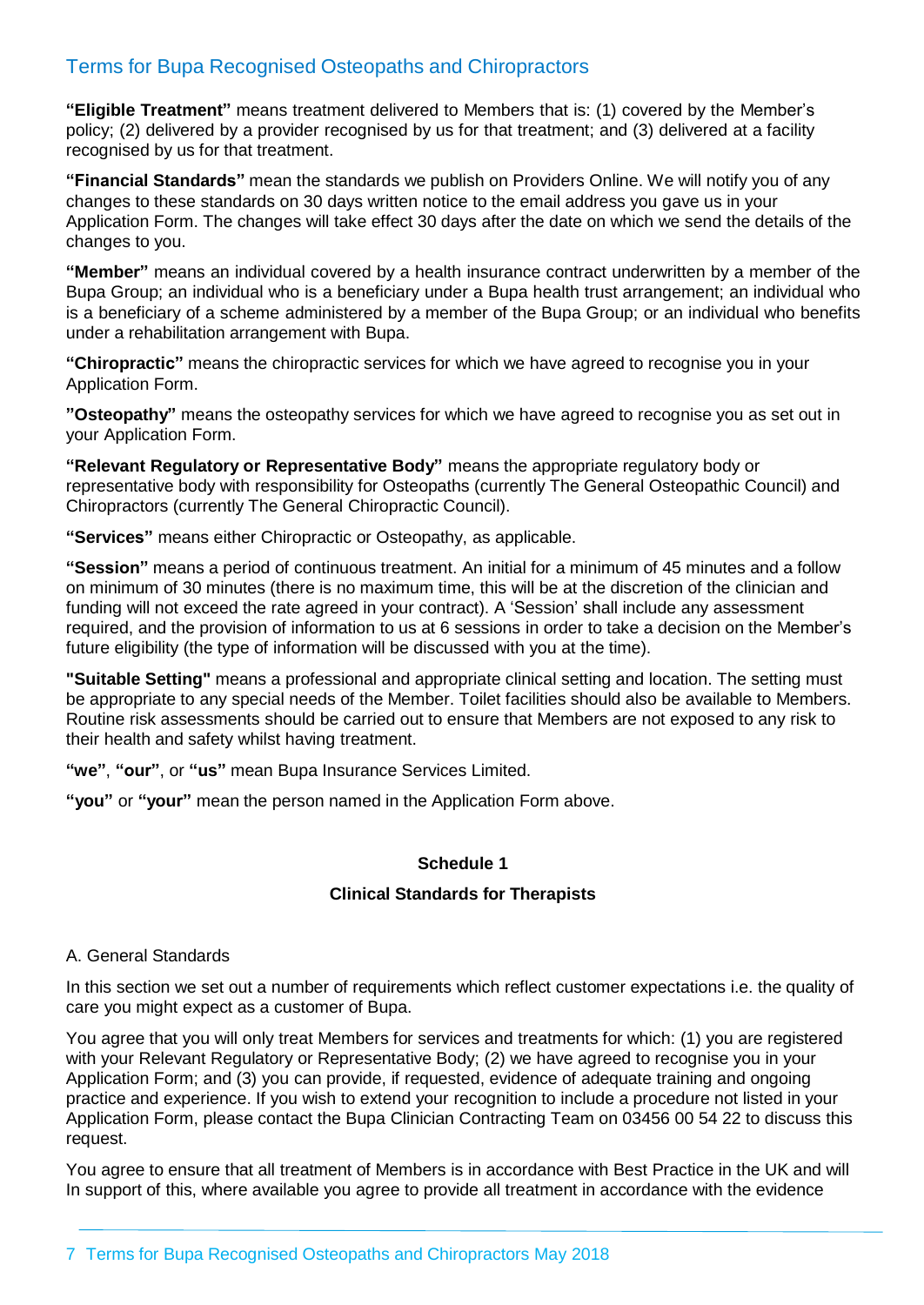based Bupa published care pathways provided to you at the time of treatment. You agree to practice in line with all applicable standards as set out by your Relevant Regulatory or Representative Body.

You further agree to follow any clinical guidelines developed for the procedures you perform or the services that you provide at the hospitals or clinic facilities where you treat Members. If treatment is performed away from a hospital environment, you agree to apply appropriate clinical guidelines, based on Best Practice principles and quality standards as defined by the appropriate Regulatory Body or Professional Association to deliver treatment on a consistent basis.

You agree to provide to us full details of the guidelines you follow on our reasonable request.

You agree to ensure that where you are to provide treatment to a Member involving new or emerging techniques, or where you are to supervise the administration of any new therapies, that before doing so you have undertaken all the training necessary to perform such treatment in accordance with any requirements of your professional body. Where these techniques do not have an existing code set out in your agreement with us, you agree to contact the Bupa Clinician Contracting Team on 03456 00 54 22 for authorisation before this treatment commences.

# B. Specific Standards

You agree to ensure that you undertake supervision in line with the applicable requirement by the Relevant Regulatory or Representative Body, such supervision to be provided by an experienced supervisor.

You agree to be a member of a Relevant Regulatory or Representative Body and to abide by their code of ethics and practice.

You agree to follow Bupa medical review processes to assess eligibility of procedures.

You further agree to demonstrate to us (providing evidence where appropriate), on reasonable request from time to time, the following:

- the average duration of your Sessions;
- that you are in compliance with any governance requirements in place at the setting where the treatment is delivered (if applicable);
- that you participate in the required number of activities to satisfy any relevant formal continuous professional development requirements as indicated by your Relevant Regulatory or Representative Body;
- your compliance against any care pathways, KPIs or quality standards which Bupa may notify you of time to time. This may involve providing clinical outcome data or patient records (where permitted).
- that you ensure that any place where treatment is delivered to Members has robust incident reporting and management systems, which are regularly reviewed to ensure optimal patient safety; and
- that you have facilities to store client records in a safe and secure environment for a minimum of eight years.

# **Schedule 2**

# **Financial Standards**

A. General standards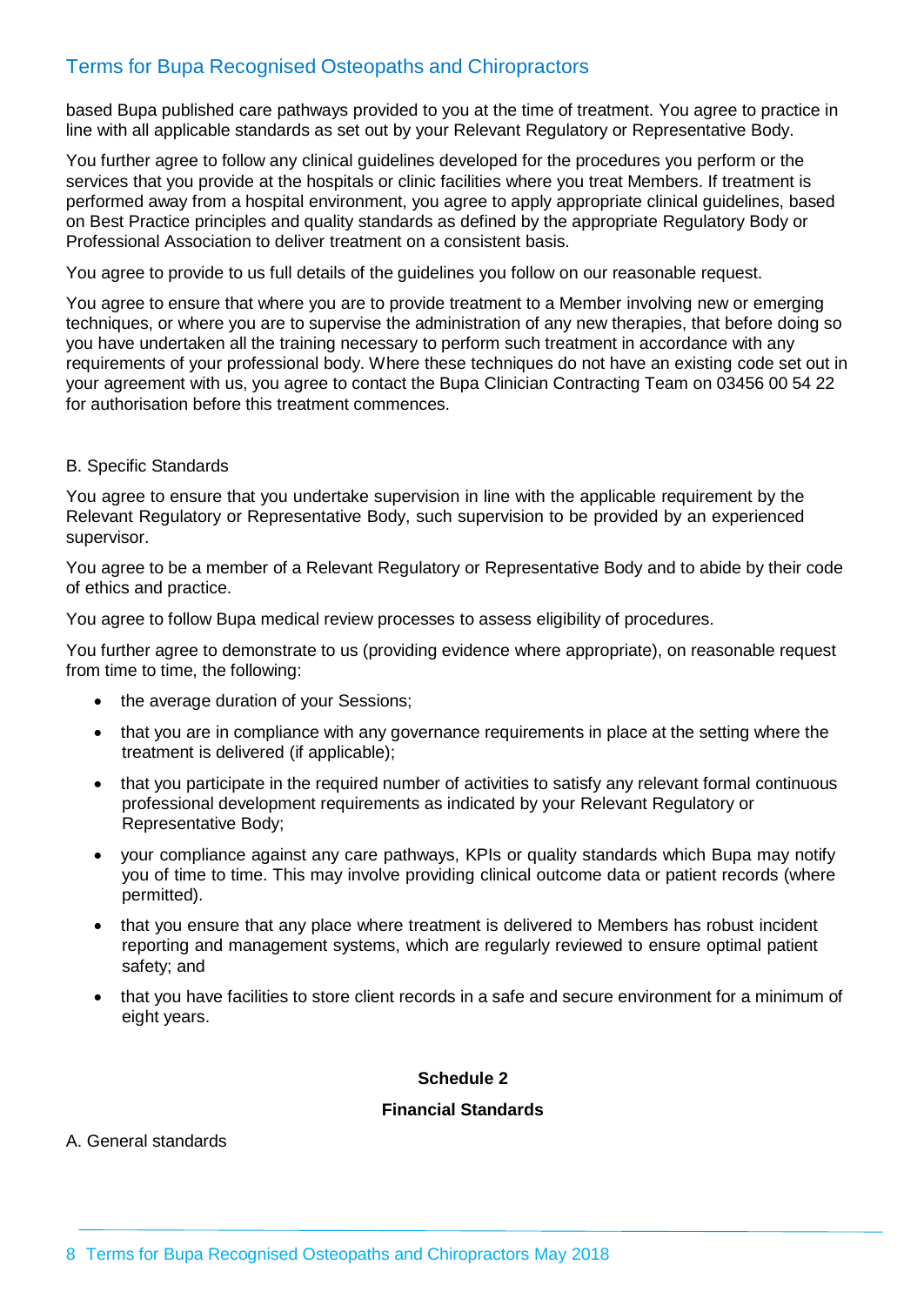The relationship between Bupa and the consultants who provide services to its Members is based on trust and this section explains how this is underpinned. Some of the scenarios envisaged are rare and we hope will not be applicable to our relationship with you.

You agree to act with the highest standards of financial probity in your dealings with Bupa and with our Members. Any instances where it appears that you are engaging in fraudulent or misleading behaviour, whether this behaviour affects Bupa directly or not, may be investigated and may in our absolute discretion result in the removal of your Bupa recognition. By way of illustration, and without limitation, we find the following practices unacceptable:

- invoicing for procedures that you have not performed;
- using separate codes for a single procedure (double charging);
- invoicing multiple codes where one of those codes includes the other (known as unbundling  $$ please see further guidance below);
- using procedure codes that do not represent the procedure performed;
- exaggerating the complexity of procedures performed;
- misrepresenting the medical history of a patient;
- misappropriating funds;
- referring patients as a matter of policy to a facility in which you have an interest, where this may not be in the best interests of the Member;
- omitting material facts; or
- deliberately misleading Bupa.

#### B. Guidance on coding principles

Some procedures listed in the Bupa Schedule of Procedures include other component procedures. Where you perform a procedure that includes other procedures as an integral part of it, we expect to be invoiced for the main code only and not all the separate elements. We will not pay additional charges where accounts submitted do not comply with the coding principles as set out on the CCSD website, i.e. where a coded procedure is broken down into separate codes and then charged on an itemised basis, if this results in a higher overall charge.

#### C. Referrals to connected facilities

You agree not to refer Members to any facility or treatment provider in which you have an interest, or that you would obtain a benefit from, unless you can demonstrate that this provides more appropriate clinical benefits to the Member than any other facility or treatment provider.

You agree to disclose to us each interest you have in a facility or treatment provider to which you refer Members, and each benefit that you may receive from a facility or treatment provider in return for referring Members, as and when that interest or benefit arises. You are required to tell us the nature and approximate value of the interest/benefit.

Benefits include (but are not limited to) where:

• you are to receive a share of profit or revenue from a facility or treatment provider;